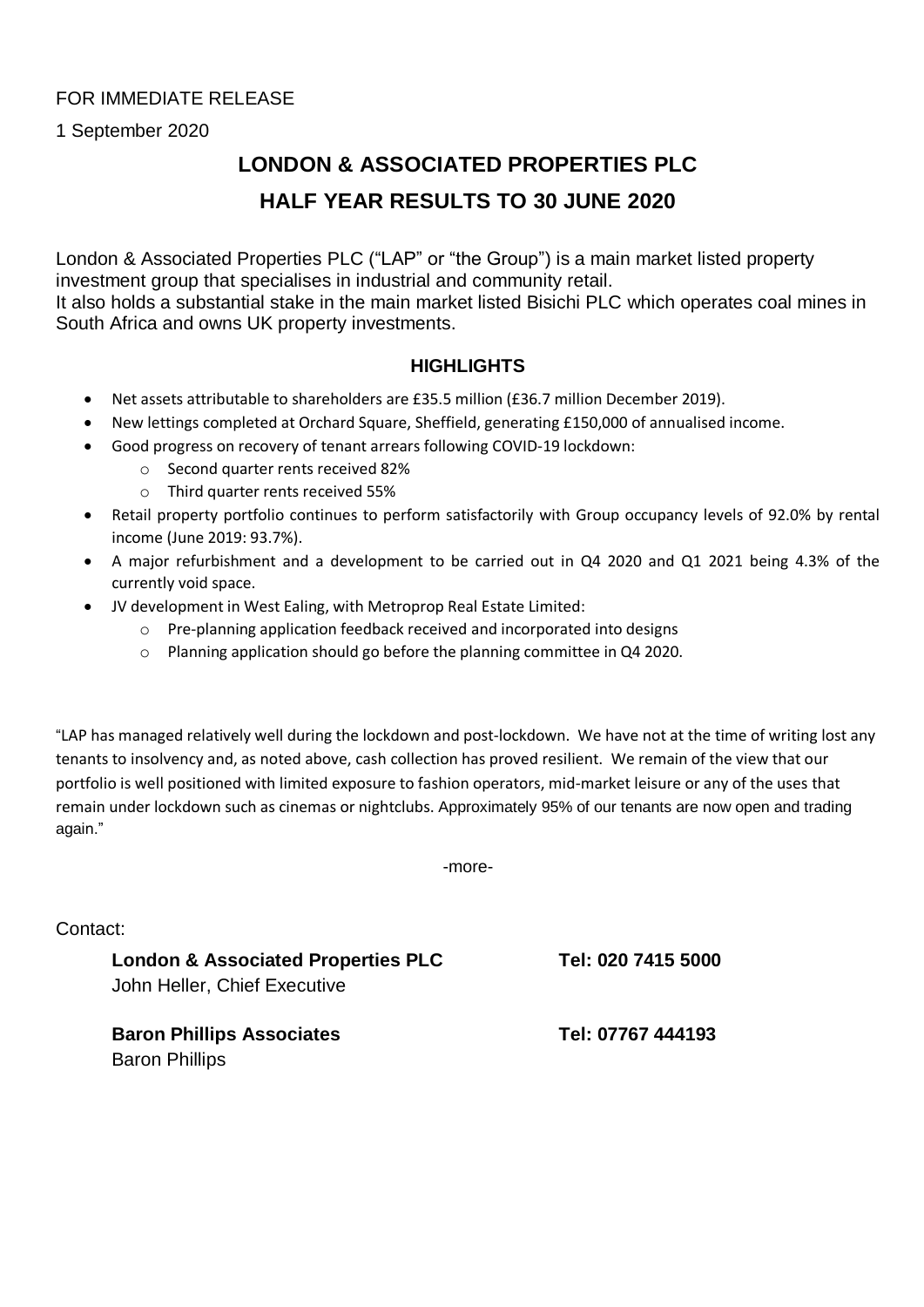# Half year results for the period ended 30 June 2020

## Half year review

We are pleased to report on the period to 30 June 2020. This covers a period of unprecedented disruption for the country as a whole and for property companies in particular. In March the Government issued a moratorium on enforcing payment of commercial rents which took away our negotiating position with non-paying tenants. Against this backdrop, we are relatively satisfied with rent collections of 82% of the March quarter and 55% of June quarter rents to date. This reflects the more community-orientated type of tenant that now comprises the majority of the retail element of our portfolio, having sold the vast majority of our shopping centres and London properties over the last 5 years. Approximately 95% of our tenants are now open and trading again.

Group revenue decreased by 43.7% to £16.9 million from £30.0 million as compared with the same period last year. This is discussed further in commentary about Bisichi below. Losses before tax are £2.9 million (2019: Profits of £1.3 million).

Notwithstanding the dislocation of the first half of the year, LAP still managed to progress a number of lettings and development initiatives. At Orchard Square, Sheffield, we completed lettings to White Rose School of Beauty for two floors of offices as well as letting two retail units on the ground floor to exciting independent retailers. The combined rent of these lettings is £150,000 per annum. We are also close to completing the management contract for the new street food unit we intend to develop, following which Orchard Square will be fully let.

At Manor Park, Runcorn, we have commenced refurbishment of a 38,500sq ft stand-alone industrial unit. These refurbishment works are scheduled to complete in October. Interest in this unit has been strong and we expect to let it once the works are finished. The rest of our industrial units remain fully let.

At West Ealing, our residential development continues to evolve. We have made good progress in negotiating the design and specification with the local Authority and the Greater London Authority, and believe that our application will be placed in front of a planning committee during the final quarter of 2020. We will of course keep shareholders updated.

LAP has managed relatively well during the lockdown and post-lockdown. We have not at the time of writing lost any tenants to insolvency and, as noted above, cash collection has proved resilient. However, we are conscious that there may be an indirect impact on us over the short to medium term as increases in vacancies affect competing properties and lenders to the sector. This may adversely affect rents or borrowing and, consequently, impact future valuations. However, we remain of the view that our portfolio is well positioned with limited exposure to fashion operators, midmarket leisure or any of the uses that remain under lockdown such as cinemas or nightclubs.

Bisichi PLC, which is 42% owned, has had a challenging period due to the impact of the Covid-19 pandemic on its operations with a loss before tax of £1.9 million (2019: profit of £4.4 million) from revenue of £14.3 million (2019: £26.5million).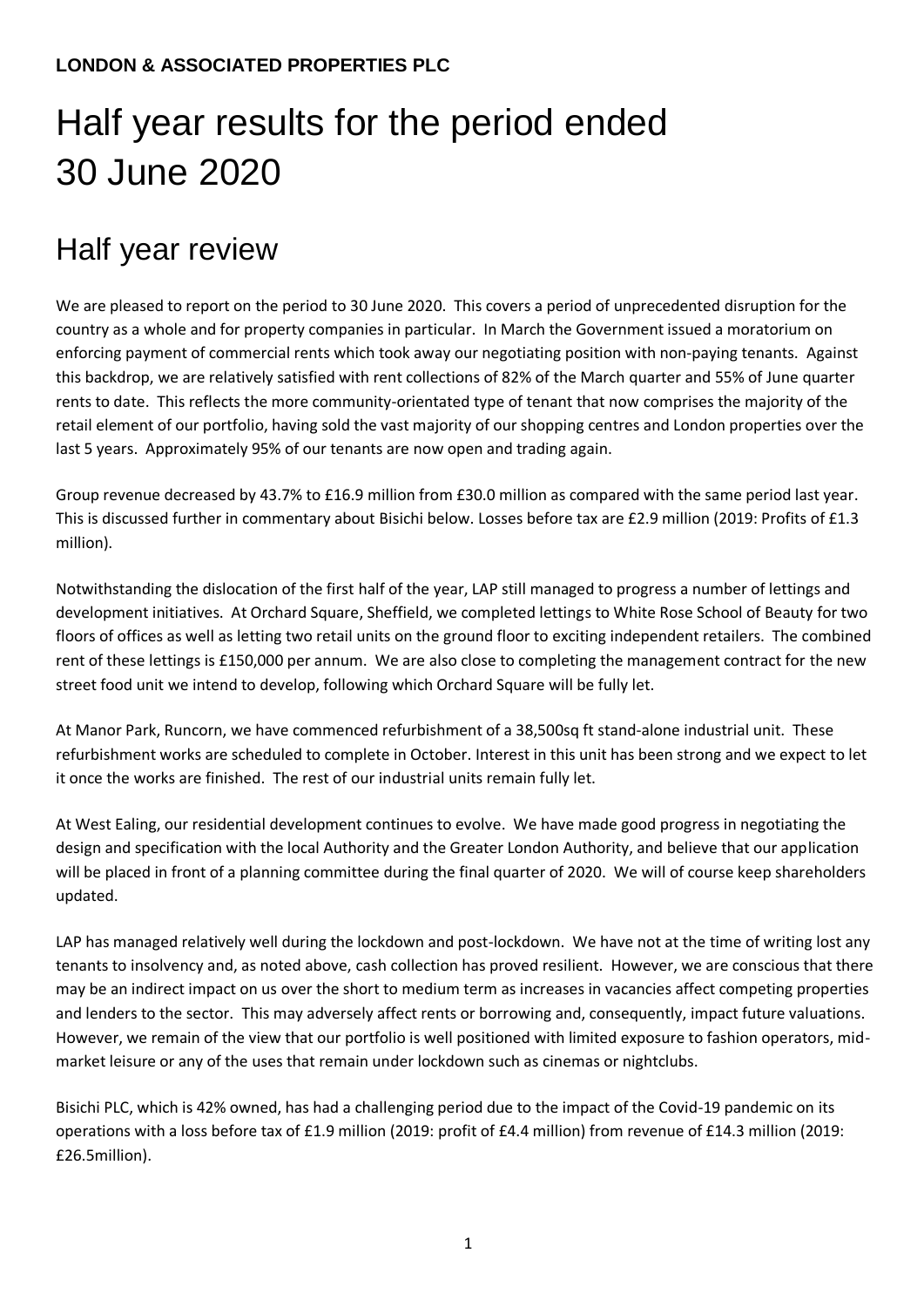In terms of business continuity, the Bisichi South African coal mining and processing operations have been designated by the South African government as 'essential business operations', which has allowed their operations to continue during lockdown periods, although with a reduced and socially distanced workforce to help safeguard the health and safety of employees. At Black Wattle, Bisichi's South African mining operation, disruptions to mining production in the first half of the year have been limited mainly to temporary staff shortages during the initial lockdown period. Overall, the mine was able to achieve total production of 580,000 metric tonnes (2019: 655,000 tonnes) during the reporting period, with similar levels expected in the second half of the year.

However, during the period, Bisichi has seen reduced global economic activity as a result of the Covid-19 pandemic, leading to a significant impact on demand for coal in the international market. The overall decrease in Bisichi's revenue and earnings during the first half of the year can be attributed mainly to this downturn. In January, the average weekly price of Free on Board (FOB) Coal from Richard Bay Coal Terminal (API4 price) peaked at US\$92. By mid-April, as global economic activity slowed, the weekly API4 price had fallen to US\$44 before recovering to US\$50 by 30<sup>th</sup> June. The impact on Bisichi's operations has been a build-up in coal stocks and lower achievable prices for coal in the international market. Although there is a surplus of coal in the domestic market, and prices have been negatively impacted, demand for Bisichi's particular coal has to date remained more stable.

Although the duration and extent of the impact of the Covid-19 pandemic on Bisichi's South African operations remains uncertain, forward markets and leading research are indicating some improvement in international coal prices going into the last quarter of the year, supported by an expected improvement in global economic activity. In the interim, management will continue to focus on keeping costs low at Black Wattle as well as developing new coal processing and marketing opportunities at Bisichi's coal processing plant at Sisonke Coal Processing.

We are not paying a dividend for the half year; however, our strategy is to maximise income over the medium term and our dividend policy will reflect this once our cash has been reinvested and our income has returned to previous levels. We continue to explore new opportunities and have bid on a number of properties and portfolios over the last year. However, we do not intend to overpay and are unwilling to match offers from other parties that would not deliver our desired levels of return.

**Sir Michael Heller John Heller** Chairman Chairman Chairman Chief Executive

28 August 2020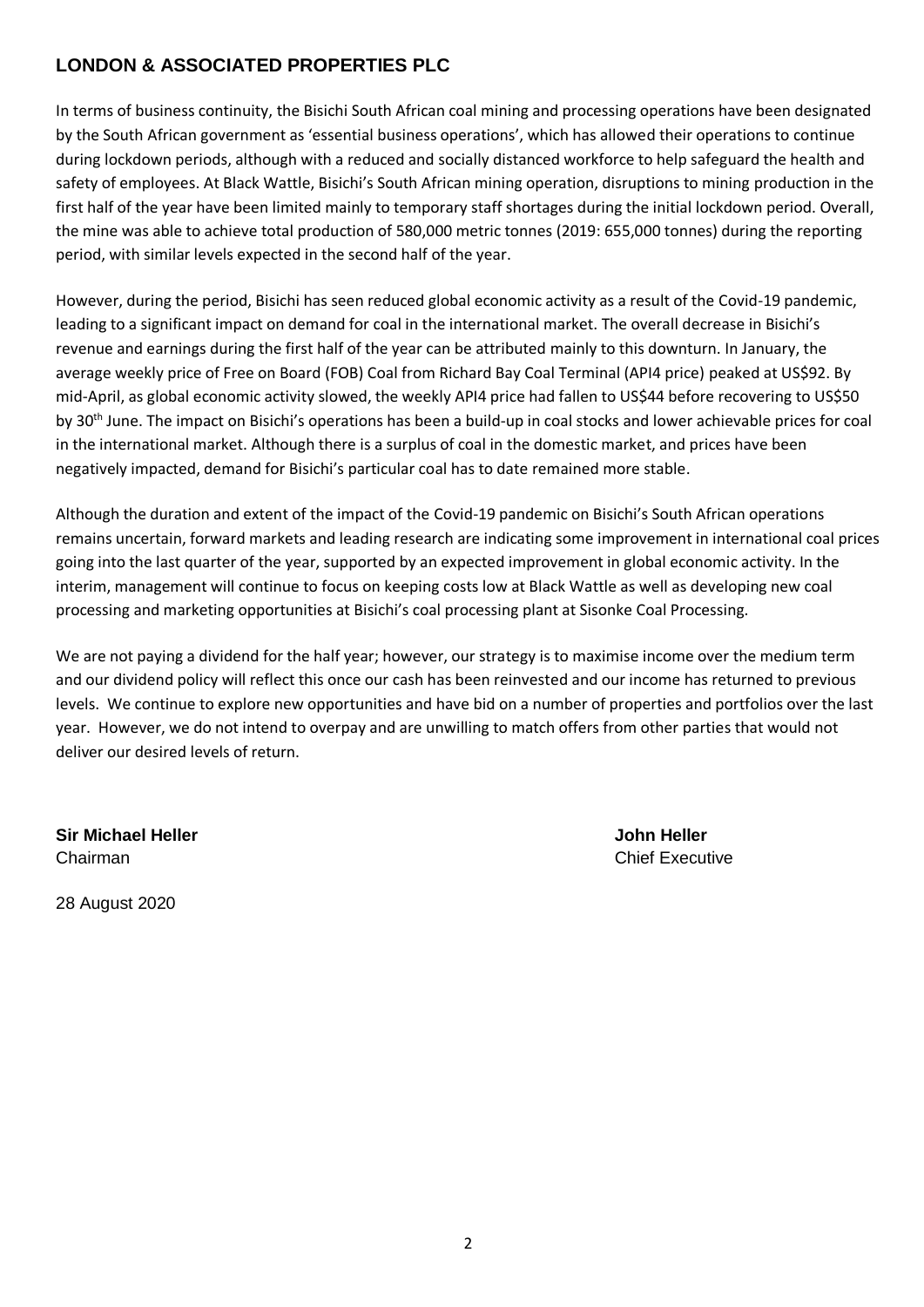# Consolidated income statement

|                                                                                |                | 6 months    | 6 months    | Year        |
|--------------------------------------------------------------------------------|----------------|-------------|-------------|-------------|
|                                                                                |                | ended       | ended       | ended       |
|                                                                                |                | 30 June     | 30 June     | 31 December |
|                                                                                |                | 2020        | 2019        | 2019        |
|                                                                                |                | (unaudited) | (unaudited) | (audited)   |
|                                                                                | <b>Notes</b>   | £'000       | £'000       | £'000       |
| Group revenue                                                                  | $\mathbf{1}$   | 16,917      | 29,967      | 63,966      |
| Operating costs                                                                |                | (18, 164)   | (25, 443)   | (60, 766)   |
| <b>Operating (loss)/profit</b>                                                 | $\mathbf{1}$   | (1, 247)    | 4,524       | 3,200       |
| Finance income                                                                 | $\overline{2}$ | 24          | 30          | 86          |
| Finance expenses                                                               | 2              | (1, 389)    | (1,642)     | (3,252)     |
| Result before valuation and other movements                                    |                | (2,612)     | 2,912       | 34          |
| Non-cash changes in valuation of assets and liabilities and other<br>movements |                |             |             |             |
| Decrease in value of investment properties                                     |                |             | (62)        | (2,988)     |
| Decrease in value of other investments                                         |                |             | (1,749)     | (1,749)     |
| (Decrease)/increase in value of trading investments                            |                | (261)       | 59          | (6)         |
| Adjustment to interest rate derivative                                         |                |             | 168         | 169         |
| Result including revaluation and other movements                               |                | (2, 873)    | 1,328       | (4, 540)    |
| (Loss)/profit for the period before taxation                                   | $\mathbf{1}$   | (2,873)     | 1,328       | (4, 540)    |
| Income tax credit/(charge)                                                     | 3              | 807         | (1,071)     | (951)       |
| (Loss)/profit for the period                                                   |                | (2,066)     | 257         | (5, 491)    |
| Attributable to:                                                               |                |             |             |             |
| Equity holders of the Company                                                  |                | (1,096)     | (1, 507)    | (6, 477)    |
| Non-controlling interest                                                       |                | (970)       | 1,764       | 986         |
| (Loss)/profit for the period                                                   |                | (2,066)     | 257         | (5, 491)    |
| Loss per share - basic and diluted                                             | 4              | (1.28)p     | (1.77)p     | (7.59)p     |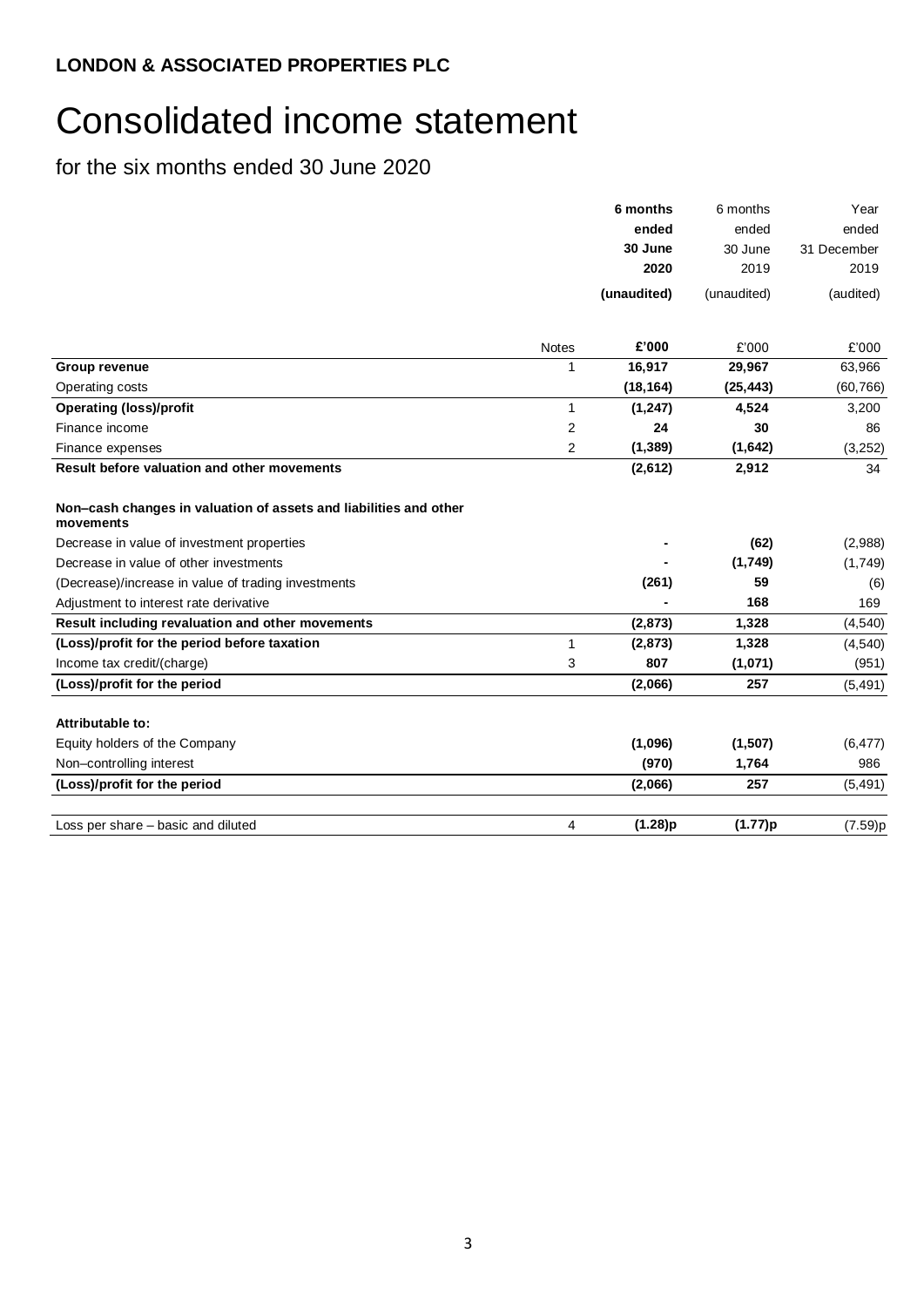# Consolidated statement of comprehensive income

|                                                                  | 30 June     | 30 June     | 31 December |
|------------------------------------------------------------------|-------------|-------------|-------------|
|                                                                  | 2020        | 2019        | 2019        |
|                                                                  | (unaudited) | (unaudited) | (audited)   |
|                                                                  | £'000       | £'000       | £'000       |
|                                                                  |             |             |             |
| (Loss)/profit for the period                                     | (2,066)     | 257         | (5, 491)    |
| Other comprehensive income:                                      |             |             |             |
| Items that may be subsequently recycled to the income statement: |             |             |             |
| Exchange differences on translation of foreign operations        | (467)       | 69          | (49)        |
| Other comprehensive (expense)/income for the period, net of tax  | (467)       | 69          | (49)        |
| Total comprehensive (expense)/income for the period, net of tax  | (2, 533)    | 326         | (5,540)     |
| Attributable to:                                                 |             |             |             |
| Equity shareholders                                              | (490)       | (1, 486)    | (6, 493)    |
| Non-controlling interest                                         | (2,043)     | 1,812       | 953         |
|                                                                  | (2,533)     | 326         | (5, 540)    |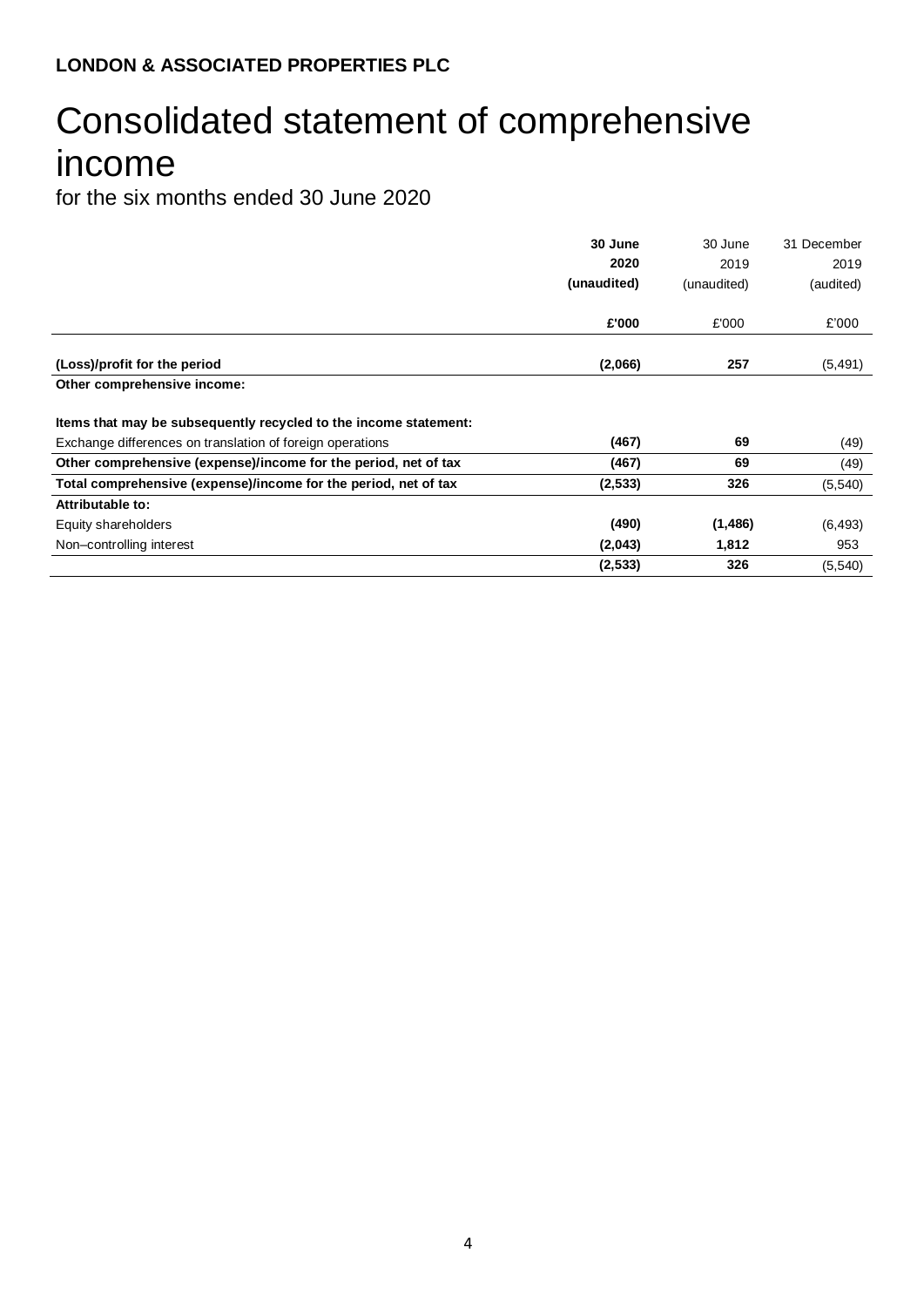# Consolidated balance sheet

at 30 June 2020

|                                                  |       | 30 June     | 30 June     | 31 December |
|--------------------------------------------------|-------|-------------|-------------|-------------|
|                                                  |       | 2020        | 2019        | 2019        |
|                                                  |       | (unaudited) | (unaudited) | (audited)   |
|                                                  | Notes | £'000       | £'000       | £'000       |
| Non-current assets                               |       |             |             |             |
| Market value of properties attributable to Group |       | 44,580      | 47,506      | 44,580      |
| Right of use assets                              |       | 4,066       | 4,276       | 3,326       |
| Property                                         | 5     | 48,646      | 51,782      | 47,906      |
| Mining reserves, plant and equipment             |       | 8,904       | 9,625       | 10,472      |
| Other investments at fair value                  |       | 449         | 35          | 287         |
| Deferred tax                                     |       | 779         | 172         |             |
|                                                  |       | 58,778      | 61,614      | 58,665      |
| <b>Current assets</b>                            |       |             |             |             |
| Inventories - mining                             |       | 4,552       | 1,316       | 26,915      |
| Inventories - property                           | 5     | 26,915      | 37,734      | 2,432       |
| Assets held for sale                             | 5     |             | 2,285       |             |
| Trade and other receivables                      |       | 9,033       | 12,358      | 8,399       |
| Corporation tax recoverable                      |       |             |             | 19          |
| Investments in listed securities at fair value   |       | 926         | 1,090       | 1,119       |
| Cash and cash equivalents                        |       | 9,554       | 20,184      | 13,533      |
|                                                  |       | 50,980      | 74,967      | 52,417      |
| <b>Total assets</b>                              |       | 109,758     | 136,581     | 111,082     |
| <b>Current liabilities</b>                       |       |             |             |             |
| Trade and other payables                         |       | (14, 323)   | (13,756)    | (12, 835)   |
| <b>Borrowings</b>                                |       | (9,739)     | (42, 921)   | (10, 120)   |
| Lease liabilities                                |       | (402)       | (193)       | (424)       |
| Current tax liabilities                          |       | (317)       | (133)       | (457)       |
|                                                  |       | (24, 781)   | (57,003)    | (23, 836)   |
| <b>Non-current liabilities</b>                   |       |             |             |             |
| <b>Borrowings</b>                                |       | (31, 907)   | (16, 211)   | (31,063)    |
| Present value of head leases on properties       |       | (3,733)     | (4, 138)    | (3, 842)    |
| Provisions                                       |       | (1, 359)    | (1,615)     | (1, 554)    |
| Deferred tax liabilities                         |       | (1, 441)    | (2, 397)    | (1,654)     |
|                                                  |       | (38, 440)   | (24, 361)   | (38, 113)   |
| <b>Total liabilities</b>                         |       | (63, 221)   | (81,364)    | (61, 949)   |
| <b>Net assets</b>                                |       | 46,537      | 55,217      | 49,133      |
| Equity attributable to the owners of the parent  |       |             |             |             |
| Share capital                                    |       | 8,554       | 8,554       | 8,554       |
| Share premium account                            |       | 4,866       | 4,866       | 4,866       |
| Translation reserve (Bisichi PLC)                |       | (1,034)     | (831)       | (868)       |
| Capital redemption reserve                       |       | 47          | 47          | 47          |
| Retained earnings (excluding treasury shares)    |       | 23,175      | 29,245      | 24,271      |
| Treasury shares                                  |       | (144)       | (144)       | (144)       |
| Retained earnings                                |       | 23,031      | 29,101      | 24,127      |
| Total equity attributable to equity shareholders |       | 35,464      | 41,737      | 36,726      |
| Non - controlling interest                       |       | 11,073      | 13,480      | 12,407      |
| <b>Total equity</b>                              |       | 46,537      | 55,217      | 49,133      |
| Net assets per share                             | 6     | 41.56       | 48.92       | 43.04p      |
| Diluted net assets per share                     | 6     | 51.56       | 48.92       | 43.04p      |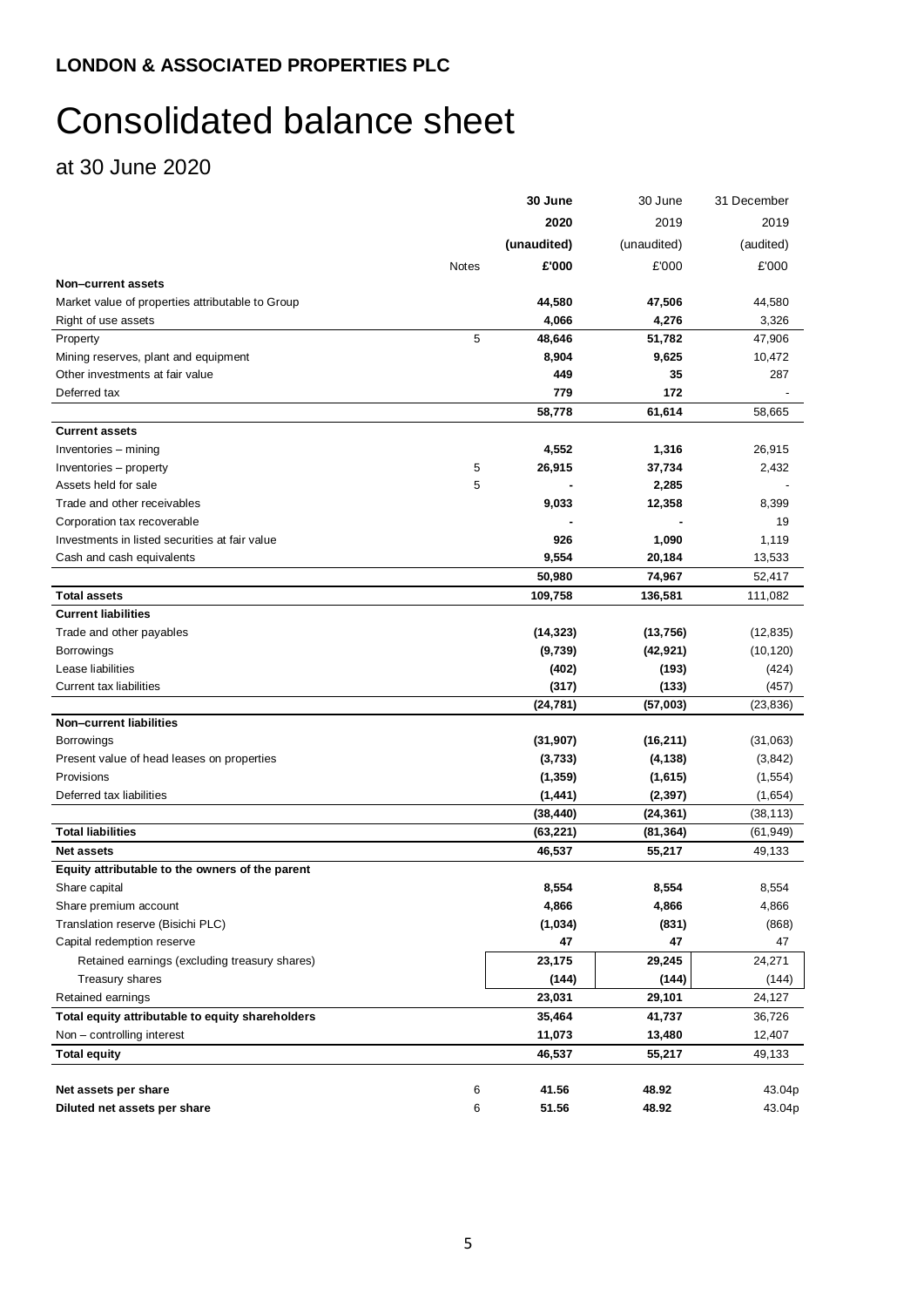## **LONDON & ASSOCIATED PROPERTIES PLC** Consolidated statement of changes in shareholders' equity

|                                                | <b>Share</b><br>capital<br>£'000 | <b>Share</b><br>premium<br>£'000 | <b>Translation</b><br>reserves<br>£'000 | Capital<br>redemption<br>reserve<br>£'000 | <b>Treasury</b><br>shares<br>£'000 | Retained<br>earnings<br>excluding<br>treasury<br>shares<br>£'000 | <b>Total</b><br>excluding<br>Non-<br>Controlling<br><b>Interests</b><br>£'000 | Non-<br>controlling<br><b>Interests</b><br>£'000 | Total<br>equity<br>£'000 |
|------------------------------------------------|----------------------------------|----------------------------------|-----------------------------------------|-------------------------------------------|------------------------------------|------------------------------------------------------------------|-------------------------------------------------------------------------------|--------------------------------------------------|--------------------------|
| Balance at 1 January 2019                      |                                  |                                  |                                         |                                           |                                    |                                                                  |                                                                               |                                                  |                          |
|                                                | 8,554                            | 4,866                            | (852)<br>$\overline{a}$                 | 47                                        | (144)                              | 30,906                                                           | 43,377                                                                        | 12,309                                           | 55,686                   |
| (Loss)/profit for the period                   |                                  |                                  |                                         |                                           |                                    | (1,507)                                                          | (1,507)                                                                       | 1,764                                            | 257                      |
| Other comprehensive income:                    |                                  |                                  |                                         |                                           |                                    |                                                                  |                                                                               |                                                  |                          |
| Currency translation                           |                                  |                                  | 21                                      |                                           |                                    |                                                                  | 21                                                                            | 48                                               | 69                       |
| Total other comprehensive income               |                                  | ٠                                | 21                                      |                                           |                                    |                                                                  | 21                                                                            | 48                                               | 69                       |
| <b>Total comprehensive</b><br>income/(expense) |                                  | ä,                               | 21                                      |                                           | Ĭ.                                 | (1,507)                                                          | (1,486)                                                                       | 1,812                                            | 326                      |
| Transactions with owners:                      |                                  |                                  |                                         |                                           |                                    |                                                                  |                                                                               |                                                  |                          |
| Share options charge                           |                                  |                                  |                                         |                                           |                                    | (154)                                                            | (154)                                                                         |                                                  | (154)                    |
| Dividends - equity holders                     | $\ddot{\phantom{0}}$             | $\overline{\phantom{a}}$         | $\overline{\phantom{a}}$                | $\overline{\phantom{a}}$                  |                                    |                                                                  |                                                                               | (641)                                            | (641)                    |
| Dividends - non-controlling<br>Interests       | ÷.                               | ÷.                               | ä,                                      | ÷.                                        | $\blacksquare$                     | $\blacksquare$                                                   | ÷.                                                                            | ÷.                                               |                          |
| <b>Transactions with owners</b>                | 8,554                            | 4,866                            | (831)                                   | 47                                        | (144)                              | 29,245                                                           | 41,737                                                                        | 13,480                                           | 55,217                   |
| Balance at 30 June 2019<br>(unaudited)         | 8.554                            | 4.866                            | (852)                                   | 47                                        | (144)                              | 30,906                                                           | 43,377                                                                        | 12,309                                           | 55.686                   |
| Balance at 1 January 2019                      | 8,554                            | 4,866                            | (852)                                   | 47                                        | (144)                              | 30,906                                                           | 43,377                                                                        | 12,309                                           | 55,686                   |
| (Loss)/profit for year                         |                                  |                                  |                                         |                                           |                                    | (6, 477)                                                         | (6, 477)                                                                      | 986                                              | (5, 491)                 |
| Other comprehensive income:                    |                                  |                                  |                                         |                                           |                                    |                                                                  |                                                                               |                                                  |                          |
| Currency translation                           |                                  |                                  | (16)                                    |                                           |                                    |                                                                  | (16)                                                                          | (33)                                             | (49)                     |
| Total other comprehensive income               | $\blacksquare$                   | $\blacksquare$                   | (16)                                    | $\sim$                                    | $\blacksquare$                     | $\overline{\phantom{a}}$                                         | (16)                                                                          | (33)                                             | (49)                     |
| Total comprehensive income                     | ä,                               | $\overline{a}$                   | (16)                                    | $\overline{a}$                            | ä,                                 | (6, 477)                                                         | (6, 493)                                                                      | 953                                              | (5,540)                  |
| <b>Transaction with owners:</b>                |                                  |                                  |                                         |                                           |                                    |                                                                  |                                                                               |                                                  |                          |
| Dividends - equity holders                     |                                  |                                  |                                         |                                           |                                    | (158)                                                            | (158)                                                                         |                                                  | (158)                    |
| Dividends - non-controlling<br>Interests       |                                  |                                  |                                         |                                           |                                    | ä,                                                               | ä,                                                                            | (855)                                            | (855)                    |
| <b>Transactions with owners</b>                |                                  | ÷.                               | $\overline{a}$                          | ÷.                                        | ä,                                 | (158)                                                            | (158)                                                                         | (855)                                            | (1,013)                  |
| Balance at 31 December 2019<br>(audited)       | 8,554                            | 4,866                            | (868)                                   | 47                                        | (144)                              | 24,271                                                           | 36,726                                                                        | 12,407                                           | 49,133                   |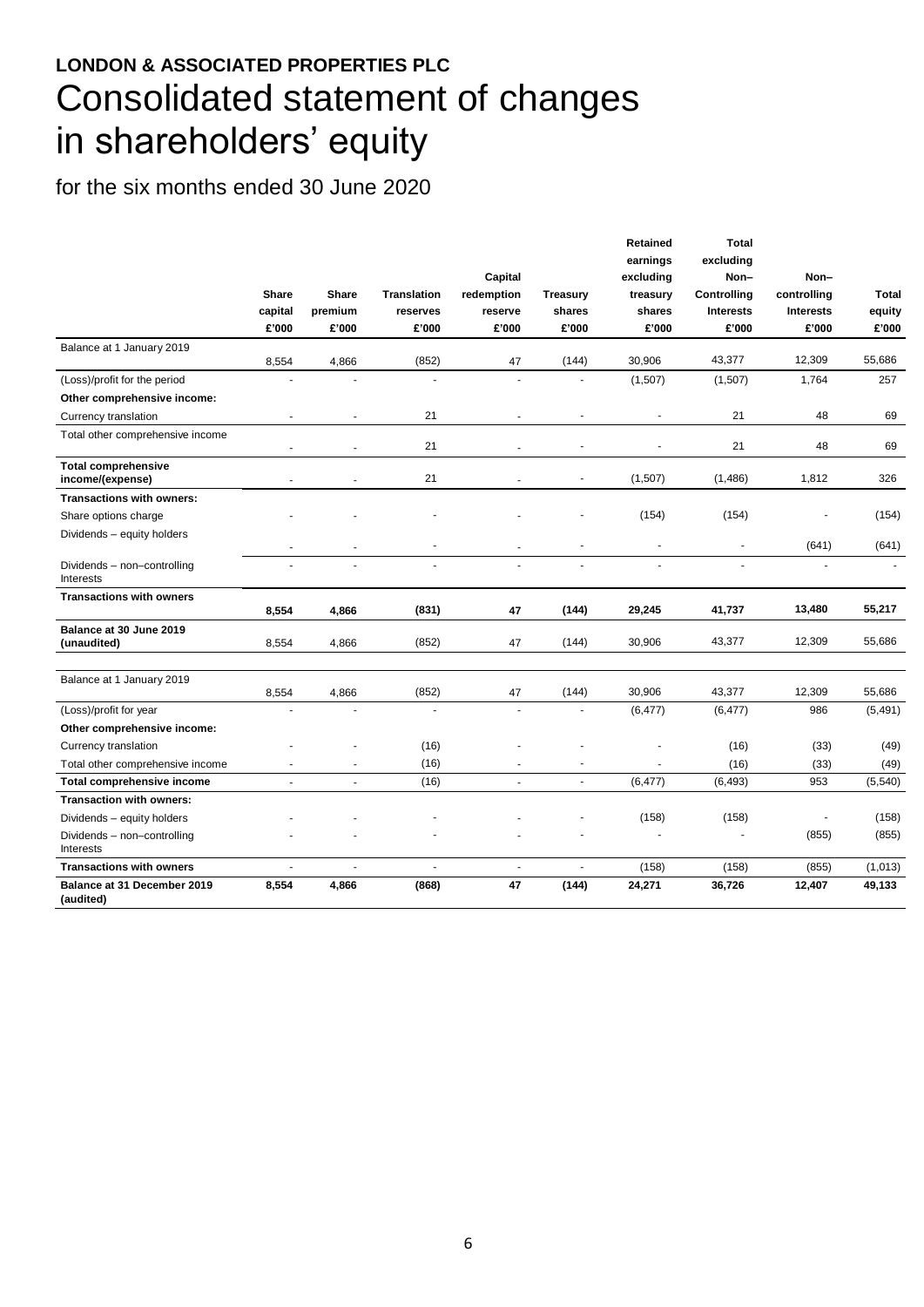## **LONDON & ASSOCIATED PROPERTIES PLC** Consolidated statement of changes in shareholders' equity - continued

|                                                |                          |                          |                    |                       |                 | Retained<br>earnings     | <b>Total</b><br>excluding |                     |          |
|------------------------------------------------|--------------------------|--------------------------|--------------------|-----------------------|-----------------|--------------------------|---------------------------|---------------------|----------|
|                                                | Share                    | Share                    | <b>Translation</b> | Capital<br>redemption | <b>Treasury</b> | excluding<br>treasury    | Non-<br>Controlling       | Non-<br>controlling | Total    |
|                                                | capital                  | premium                  | reserves           | reserve               | shares          | shares                   | <b>Interests</b>          | <b>Interests</b>    | equity   |
|                                                | £'000                    | £'000                    | £'000              | £'000                 | £'000           | £'000                    | £'000                     | £'000               | £'000    |
|                                                | 8,554                    | 4,866                    | (868)              | 47                    | (144)           | 24,271                   | 36,726                    | 12,407              | 49,133   |
| Balance at 1 January 2020                      |                          |                          |                    |                       |                 |                          |                           |                     |          |
| Loss for the period                            |                          |                          |                    |                       |                 | (1,096)                  | (1,096)                   | (970)               | (2,066)  |
| Other comprehensive income:                    |                          |                          |                    |                       |                 |                          |                           |                     |          |
| Currency translation                           | $\overline{\phantom{a}}$ | $\overline{\phantom{a}}$ | (166)              | ٠                     |                 |                          | (166)                     | (301)               | (467)    |
| Total other comprehensive<br>income            |                          |                          | (166)              | $\blacksquare$        |                 |                          | (166)                     | (301)               | (467)    |
| <b>Total comprehensive</b><br>(expense)/income |                          |                          | (166)              | ٠                     |                 | (1,096)                  | (1,262)                   | (1,271)             | (2, 533) |
| <b>Transactions with owners:</b>               |                          |                          |                    |                       |                 |                          |                           |                     |          |
| Dividends - equity holders                     |                          |                          |                    |                       |                 |                          |                           |                     |          |
| Dividends - non-controlling<br>interests       |                          |                          |                    | ٠                     |                 |                          | $\blacksquare$            | (63)                | (63)     |
| <b>Transactions with owners</b>                |                          |                          |                    | ٠                     |                 | $\overline{\phantom{0}}$ | $\overline{\phantom{a}}$  | (63)                | (63)     |
| Balance at 30 June 2020<br>(unaudited)         | 8,554                    | 4,866                    | (1,034)            | 47                    | (144)           | 23,175                   | 35,464                    | 11,073              | 46,537   |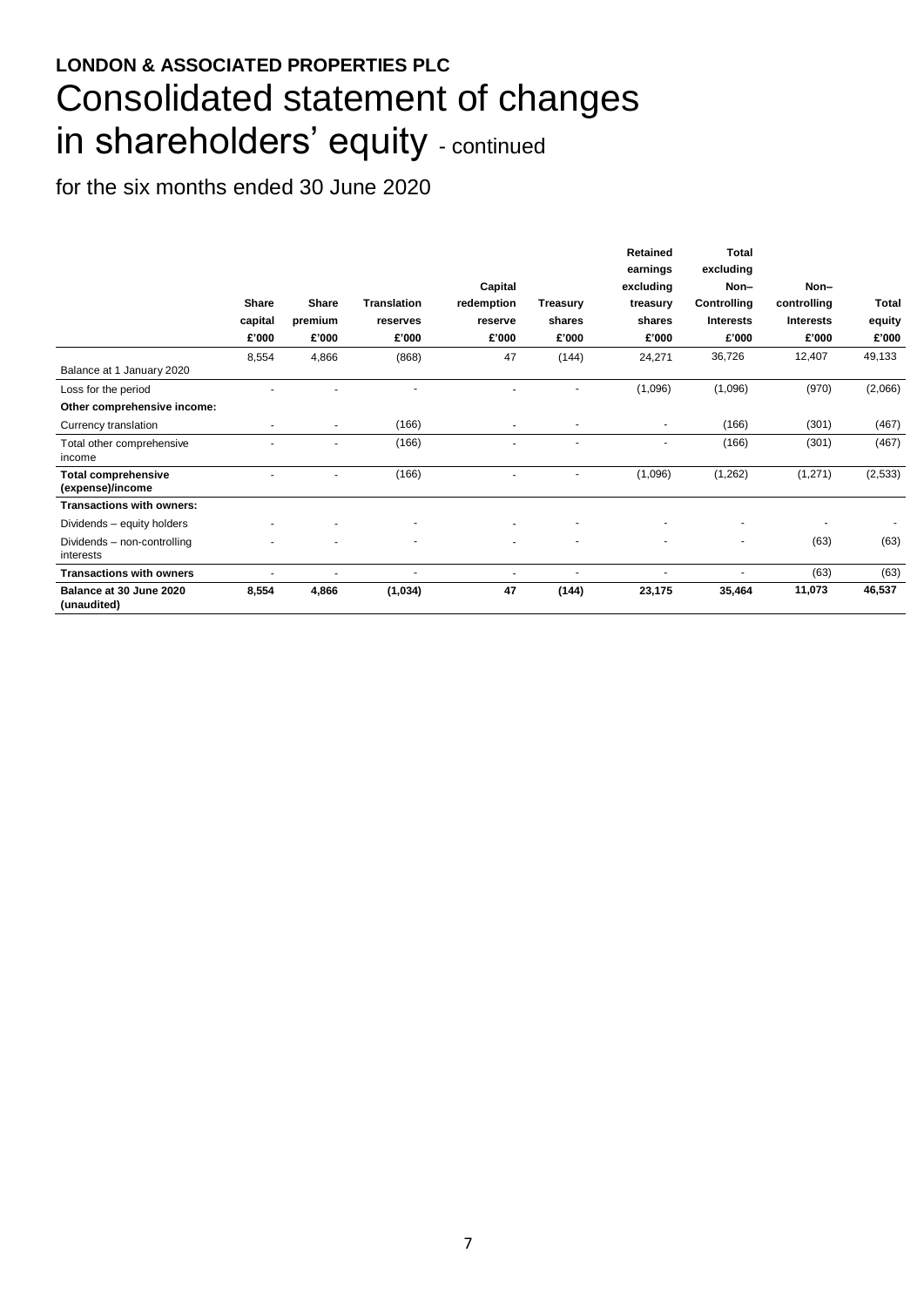## **LONDON & ASSOCIATED PROPERTIES PLC** Consolidated cash flow statement

|                                                                            | 6 months    | 6 months    | Year        |
|----------------------------------------------------------------------------|-------------|-------------|-------------|
|                                                                            | ended       | ended       | ended       |
|                                                                            | 30 June     | 30 June     | 31 December |
|                                                                            | 2020        | 2019        | 2019        |
|                                                                            | (unaudited) | (unaudited) | (audited)   |
|                                                                            | £'000       | £'000       | £'000       |
| <b>Operating activities</b>                                                |             |             |             |
| (Loss)/profit for the year before taxation                                 | (2, 873)    | 1,328       | (4, 540)    |
| Finance income                                                             | (24)        | (30)        | (86)        |
| Finance expense                                                            | 1,388       | 1,642       | 3,252       |
| Decrease in value of investment properties                                 |             |             | 2,988       |
| Write off investments in joint venture                                     |             | 1,749       | 1,755       |
| Adjustment to interest rate derivative                                     |             | (168)       | (169)       |
| Depreciation                                                               | 1,488       | 1,150       | 2,407       |
| Sale of inventory – property (net of costs)                                |             |             | 9,309       |
| Loss on sale of inventory - property                                       |             |             | 991         |
| Exchange adjustments                                                       | 206         | (12)        | 123         |
| Change in inventories                                                      | (2,589)     | 1,219       | 805         |
| Development expenditure on inventories                                     |             | (178)       | (409)       |
| Change in receivables                                                      | (377)       | (3,400)     | (448)       |
| Change in payables                                                         | 2,297       | (749)       | (994)       |
| Cash generated from operations                                             | (484)       | 2,551       | 14,984      |
| Income tax paid                                                            | (72)        | (1, 134)    | (1, 199)    |
| Cash (outflows)/inflows from operating activities                          | (556)       | 1,417       | 13,785      |
| <b>Investing activities</b>                                                |             |             |             |
| Disposal of assets held for sale                                           |             | (144)       | 2,285       |
| Acquisition of investment properties, mining reserves, plant and equipment | (1, 849)    | (1, 772)    | (3,350)     |
| Acquisition of other investments                                           | (230)       |             | (490)       |
| Interest received                                                          | 24          | 30          | 86          |
| Cash outflows from investing activities                                    | (2,055)     | (1,886)     | (1, 469)    |
| <b>Financing activities</b>                                                |             |             |             |
| Interest paid                                                              | (1,401)     | (1,576)     | (2,932)     |
| Interest on obligation under finance leases                                | (19)        |             | (259)       |
| Receipt of bank loan - Bisichi PLC                                         | 126         | 174         | 3,908       |
| Repayment of bank loan - Bisichi PLC                                       | (144)       | (74)        | (6,011)     |
| Receipt of bank loan - London & Associated Properties PLC                  | 40          | 119         | 13,725      |
| Repayment of bank loan - London & Associated Properties PLC                | (158)       | (88)        | (28, 482)   |
| Repayment of lease liability                                               | (101)       |             | (193)       |
| Equity dividends paid                                                      |             |             | (154)       |
| Equity dividends paid - non-controlling interests                          | (63)        | (63)        | (375)       |
| Cash outflows from financing activities                                    | (1,720)     | (1,508)     | (20, 773)   |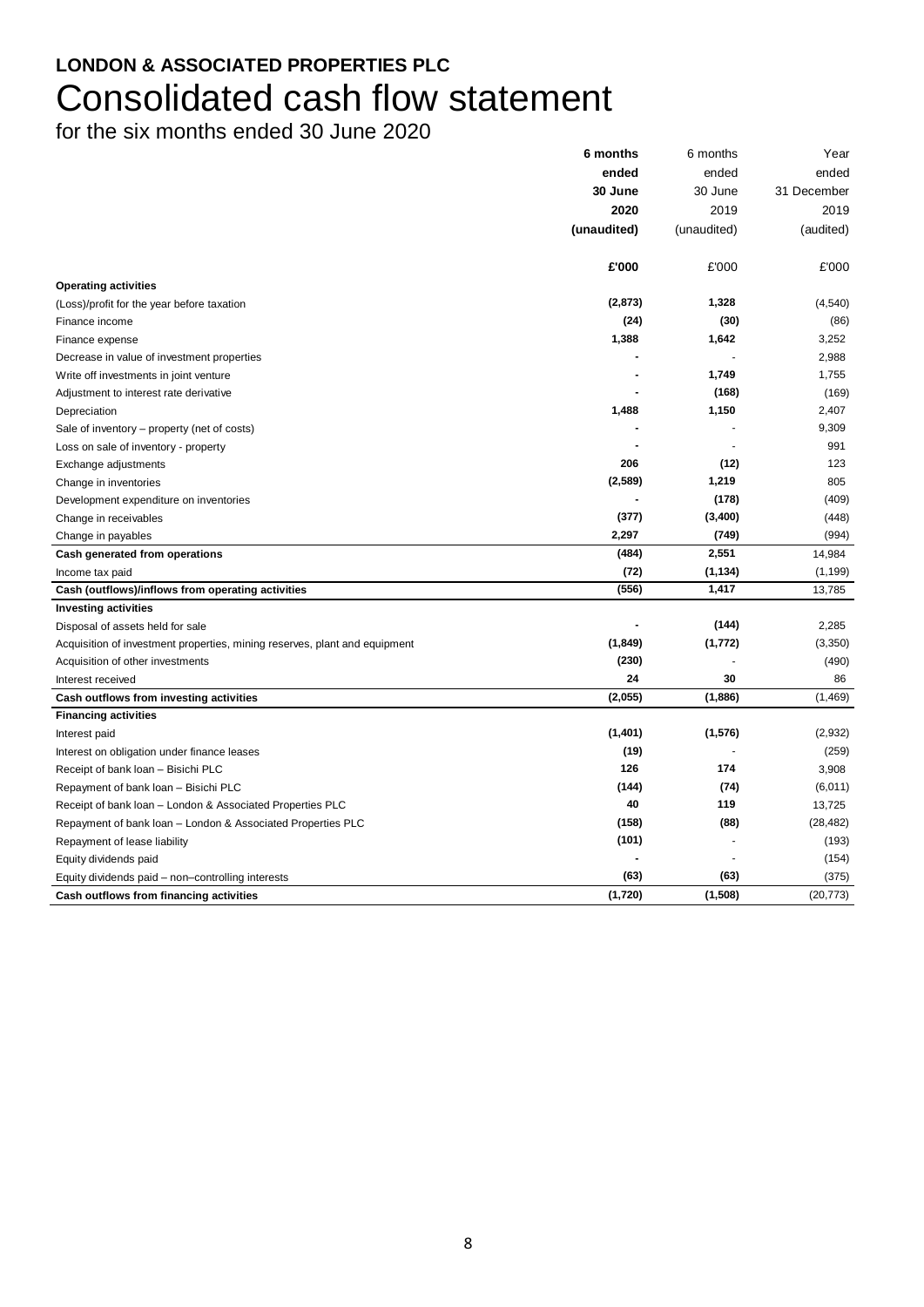# Consolidated cash flow statement - continued

for the six months ended 30 June 2020

|                                                      | 6 months    | 6 months    | Year        |
|------------------------------------------------------|-------------|-------------|-------------|
|                                                      | ended       | ended       | ended       |
|                                                      | 30 June     | 30 June     | 31 December |
|                                                      | 2020        | 2019        | 2019        |
|                                                      | (unaudited) | (unaudited) | (audited)   |
|                                                      |             |             |             |
|                                                      | £'000       | £'000       | £'000       |
| Net (decrease)/increase in cash and cash equivalents | (4, 331)    | (1, 977)    | (8, 457)    |
| Cash and cash equivalents at beginning of period     | 8,691       | 17,122      | 17,120      |
| Exchange adjustment                                  | 481         |             | 28          |
| Cash and cash equivalents at end of period           | 4,841       | 15,152      | 8,691       |

The cash flows above relate to continuing and discontinued operations.

### **Cash and cash equivalents**

For the purpose of the cash flow statement, cash and cash equivalents comprise the following balance sheet amounts:

| Cash and cash equivalents (before bank overdrafts) | 9,554   | 20.184  | 13,533  |
|----------------------------------------------------|---------|---------|---------|
| Bank overdrafts                                    | (4,713) | (5,032) | (4.842) |
| Cash and cash equivalents at end of period         | 4.841   | 15.152  | 8,691   |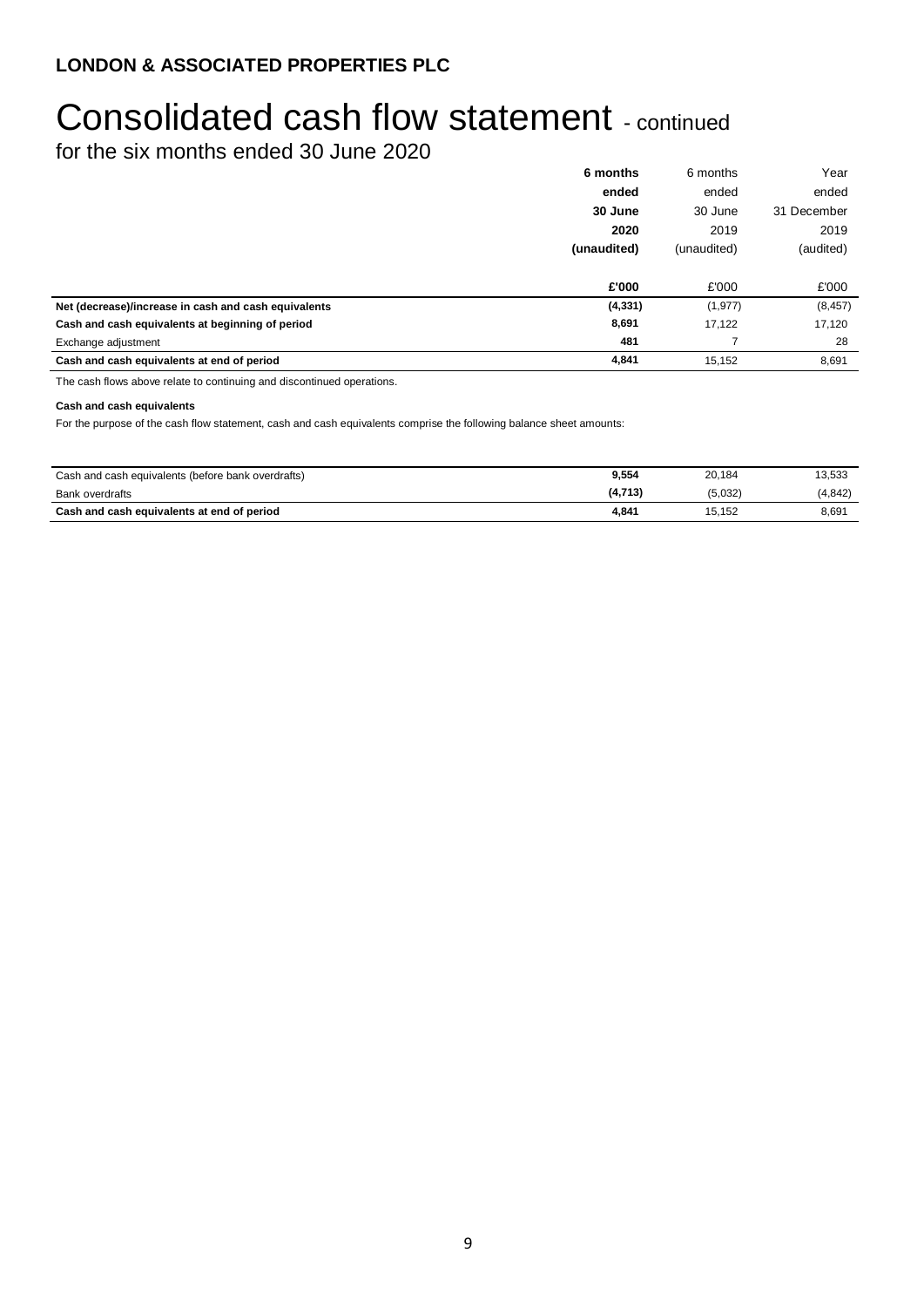# Notes to the half year report

| 1. Segmental analysis                        | 6 months    | 6 months    | Year        |  |
|----------------------------------------------|-------------|-------------|-------------|--|
|                                              | ended       | ended       | ended       |  |
|                                              | 30 June     | 30 June     | 31 December |  |
|                                              | 2020        | 2019        | 2019        |  |
|                                              | (unaudited) | (unaudited) | (audited)   |  |
|                                              | £'000       | £'000       | £'000       |  |
| Revenue                                      |             |             |             |  |
| LAP                                          |             |             |             |  |
| - Rental Income                              | 2,205       | 2,753       | 4,813       |  |
| - Service charge income                      | 348         | 401         | 628         |  |
| - Proceeds from sale of trading properties   |             |             | 9,500       |  |
| - Management income from third parties       | 21          | 240         | 607         |  |
| <b>Bisichi</b>                               |             |             |             |  |
| - Rental Income                              | 503         | 650         | 1,249       |  |
| - Service charge income                      | 32          | 106         | 181         |  |
| - Mining                                     | 13,729      | 25,731      | 46,816      |  |
| Dragon                                       |             |             |             |  |
| - Rental Income                              | 79          | 86          | 172         |  |
|                                              | 16,917      | 29,967      | 63,966      |  |
| <b>Operating (loss)/profit</b>               |             |             |             |  |
| LAP                                          | 92          | (165)       | (1,961)     |  |
| <b>Bisichi</b>                               | (1, 399)    | 4,630       | 5,132       |  |
| Dragon                                       | 60          | 59          | 29          |  |
|                                              | (1, 247)    | 4,524       | 3,200       |  |
| (Loss)/profit before taxation                |             |             |             |  |
| LAP                                          | (967)       | (3, 104)    | (7, 533)    |  |
| <b>Bisichi</b>                               | (1,950)     | 4,395       | 3,007       |  |
|                                              | 44          | 37          | (14)        |  |
| Dragon                                       | (2.873)     | 1,328       | (4,540)     |  |
|                                              |             |             |             |  |
| 2. Finance costs                             | 6 months    | 6 months    | Year        |  |
|                                              | ended       | ended       | ended       |  |
|                                              | 30 June     | 30 June     | 31 December |  |
|                                              | 2020        | 2019        | 2019        |  |
|                                              | (unaudited) | (unaudited) | (audited)   |  |
|                                              | £'000       | £'000       | £'000       |  |
| Finance income                               | 24          | 30          | 86          |  |
| Finance expenses:                            |             |             |             |  |
| Interest on bank loans and overdrafts        | (855)       | (1,019)     | (1,963)     |  |
| Other Ioans                                  | (430)       | (441)       | (915)       |  |
| Interest on derivatives                      |             | (122)       | (122)       |  |
| Interest on obligations under finance leases | (104)       | (60)        | (252)       |  |
| Total finance expenses                       | (1, 389)    | (1,642)     | (3,252)     |  |
|                                              | (1, 365)    | (1,612)     | (3, 166)    |  |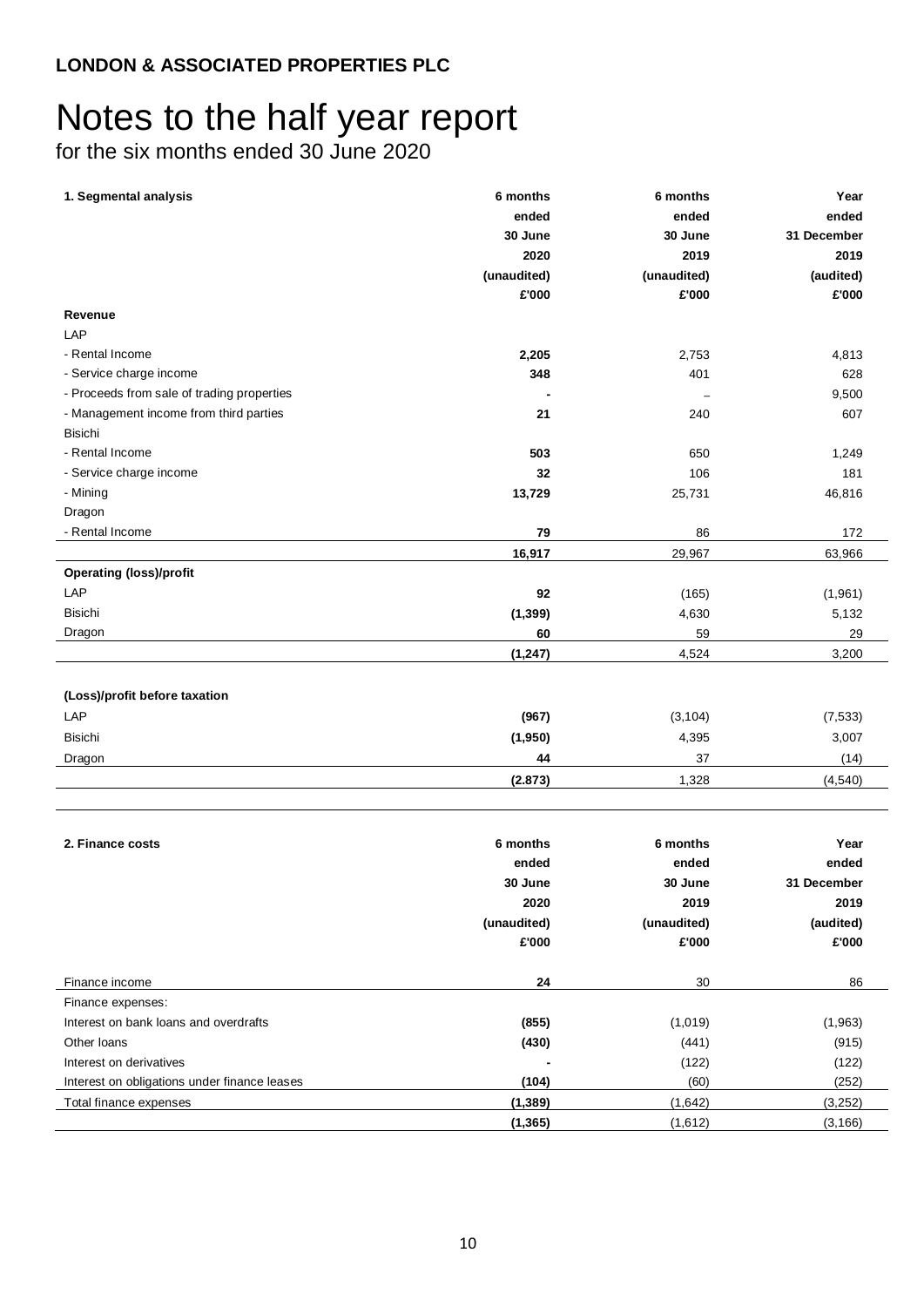## Notes to the half year report - continued

| 3. Income tax | 6 months    | 6 months    | Year        |
|---------------|-------------|-------------|-------------|
|               | ended       | ended       | ended       |
|               | 30 June     | 30 June     | 31 December |
|               | 2020        | 2019        | 2019        |
|               | (unaudited) | (unaudited) | (audited)   |
|               |             |             |             |
|               | £'000       | £'000       | £'000       |
| Current tax   | 6           | 1,094       | 1,582       |
| Deferred tax  | (813)       | (23)        | (631)       |
|               | (807)       | 1,071       | 951         |

| 4. Earnings per share                                            | 6 months    | 6 months    | Year        |
|------------------------------------------------------------------|-------------|-------------|-------------|
|                                                                  | ended       | ended       | ended       |
|                                                                  | 30 June     | 30 June     | 31 December |
|                                                                  | 2020        | 2019        | 2019        |
|                                                                  | (unaudited) | (unaudited) | (audited)   |
|                                                                  |             |             |             |
| Loss attributable to equity shareholders after tax (£'000)       | (1,096)     | (1,507)     | (6, 477)    |
|                                                                  |             |             |             |
| Weighted average number of shares in issue for the period ('000) | 85,322      | 85,325      | 85,322      |
| Basic earnings per share                                         | (1.28)p     | (1.77)p     | (7.59)p     |
| Diluted number of shares in issue ('000)                         | 85,322      | 85,325      | 85,322      |
| Diluted earnings per share                                       | (1.28)p     | (1.77)p     | (7.59)p     |

### **5. Properties**

Investment properties are held a fair value at each reporting period. Management evaluate on an ongoing basis the impact of Covid-19 and the current economic performance of the UK property market on the future performance of the group's existing UK property portfolio. The Board considers the final impact of Covid-19 on the investment properties to remain uncertain. However, the Directors have placed a valuation on the properties which is not materially different to the value as at 31 December 2019. Therefore, no change in fair value of investment properties has been made during the period. Investment properties are therefore included at a Director's valuation which is considered to be the fair value as at 30 June 2020. Please refer to page 44 of the 2019 Annual report and Accounts for details on the valuation of investment and inventory properties as at 31 December 2019.

| 6. Net assets per share                                     | 30 June     | 30 June     | 31 December |
|-------------------------------------------------------------|-------------|-------------|-------------|
|                                                             | 2020        | 2019        | 2019        |
|                                                             | (unaudited) | (unaudited) | (audited)   |
|                                                             |             |             |             |
| Shares in issue ('000)                                      | 85,322      | 85.325      | 85,322      |
| Net assets attributable to equity shareholders (£'000)      | 35,464      | 41,737      | 36,726      |
| Basic net assets per share                                  | 41.56p      | 48.92p      | 43.04p      |
|                                                             |             |             |             |
| Shares in issue diluted by outstanding share options ('000) | 85,322      | 85,325      | 85,322      |
| Net assets after issue of share options (£'000)             | 35,464      | 41,737      | 36,726      |
| Fully diluted net assets per share                          | 41.56p      | 48.92p      | 43.04p      |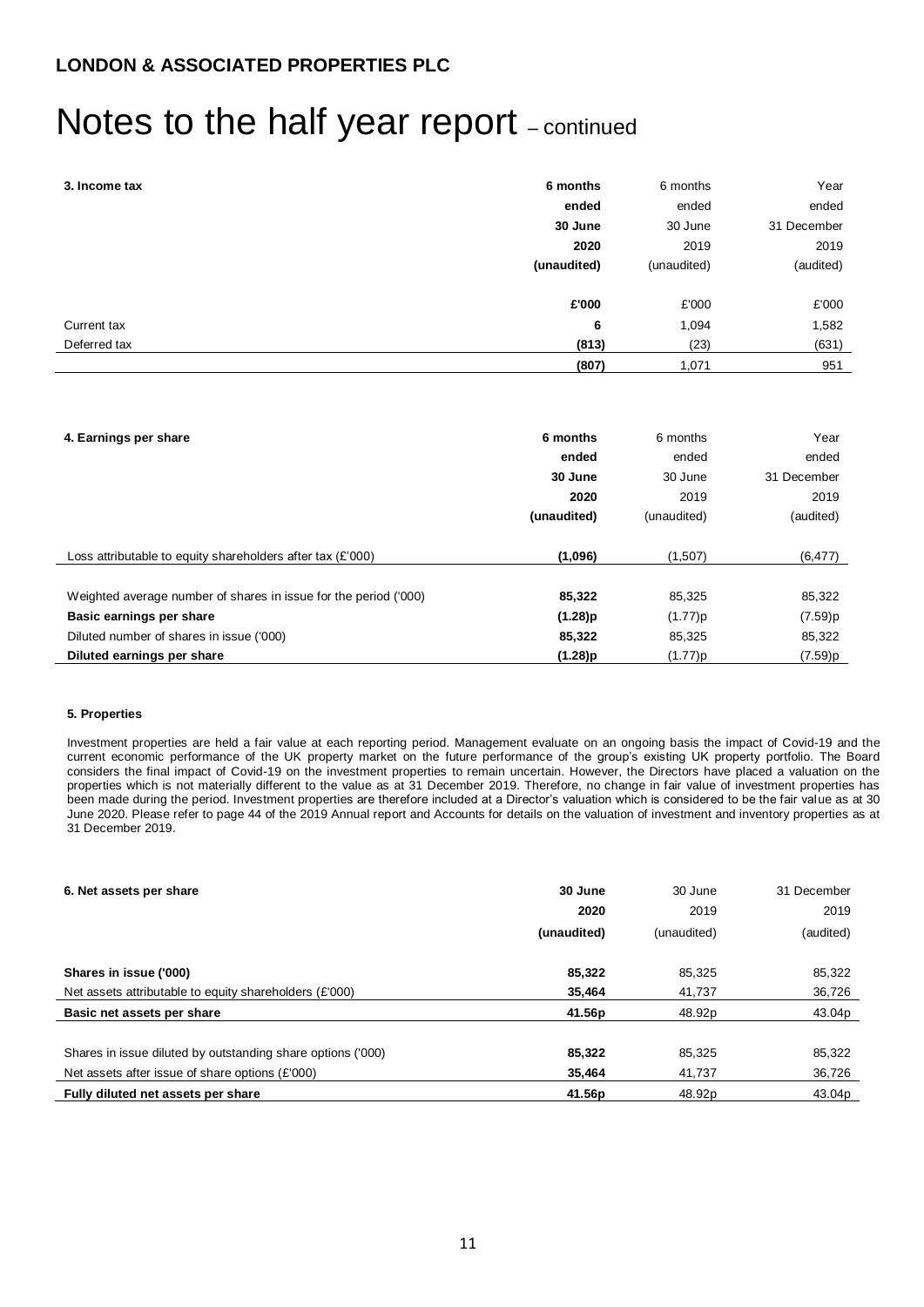## Notes to the half year report - continued

#### **7. Related party transactions**

The related parties and the nature of costs recharged are as disclosed in the group's annual financial statements for the year ended 31 December 2019.

### **8. Dividends**

There is no interim dividend payable for the period (30 June 2019: Nil). There is no final dividend payable in respect of 2019.

#### **9. Risks and uncertainties**

The group's principal risks and uncertainties are reported on pages 10 and 11 in the 2019 Annual Report. They have been reviewed by the Directors and remain unchanged for the current period.

The largest area of estimation and uncertainty in the interim financial statements is in respect of the valuation of investment properties (which are not revalued at the half year) and the valuation of interest rate derivatives.

For Bisichi PLC, the largest area of estimation relates to currency movements and coal mining activities in South Africa, including depreciation, impairment and the provision for rehabilitation (relating to environmental rehabilitation of mining areas).

#### **Covid-19 risk:**

The Group is proactively assessing and managing the potential risks brought about by the uncertainty of the Covid-19 pandemic. Overall, the Group is exposed to impacts on the health and safety of its employees and stakeholders and risks related to business continuity. In the UK, the Group expects there to be an impact on retail property revenue in the medium term and potentially values. Strategies for mitigating these risks have been put in place, these include the measures outlined in the Chairman's Statement and Financial & Performance Review sections of the 2019 Annual Report.

The final impact of the Covid-19 pandemic remains uncertain and the Group will adapt plans accordingly as more information becomes available or government advice changes.

The current cash receipts from tenants are within the range of sensitivities considered as part of our going concern review carried out earlier this year.

Property, plant and equipment representing Bisichi's mining assets in South Africa are reviewed for impairment where there is evidence of a material impairment. The impairment test indicated significant headroom as at 31 December 2019 and no impairment was considered appropriate. During the first half of the year, the Covid-19 pandemic impacted on the Group's South African mining operations, in particular in relation to the operations coal markets and coal prices. In terms of business continuity, the Group's South African entities have remained in operation as the entities have been classified as essential businesses. Although the final impact of Covid-19 remains uncertain, the directors have assessed the expected range of impact of the Covid-19 pandemic on its impairment model using similar key assumptions and estimates as outlined on page 47 of the 2019 Annual report and Accounts, and no impairment was considered appropriate as at 30 June 2020. However, it must be acknowledged that if circumstances change and the balance of factors shifts as the Covid-19 pandemic runs its course, impairment values may in turn be impacted.

#### **10. Financial information**

The above financial information does not constitute statutory accounts within the meaning of section 434 of the Companies Act 2006. The figures for the year ended 31 December 2019 are based upon the latest statutory accounts, which have been delivered to the Registrar of Companies; the report of the auditor on those accounts was unqualified and did not contain a statement under Section 498(2) or (3) of the Companies Act 2006.

As required by the Disclosure and Transparency Rules of the UK's Financial Conduct Authority, the interim financial statements have been prepared in accordance with the International Financial Reporting Standards (IFRS) and in accordance with both IAS 34 'Interim Financial Reporting' as adopted by the European Union and the disclosure requirements of the Listing Rules.

The half year results have not been audited or subject to review by the company's auditor.

The annual financial statements of London & Associated Properties PLC are prepared in accordance with IFRS as adopted by the European Union. The same accounting policies are used for the six months ended 30 June 2020 as were used for the year ended 31 December 2019.

As stated in the 2019 Annual Report in the group accounting policies, Bisichi PLC and Dragon Retail Properties Limited are consolidated with LAP, as required by IFRS 10.

The assessment of new standards, amendments and interpretations issued but not effective, is that these are not anticipated to have a material impact on the financial statements.

Certain new accounting amendments became effective for the financial year beginning on 1 January 2020, however the Group did not have to change its accounting policies or make retrospective adjustments as a result of these amendments.

#### **11. Board approval**

The half year results were approved by the Board of London & Associated Properties PLC on 28 August 2020.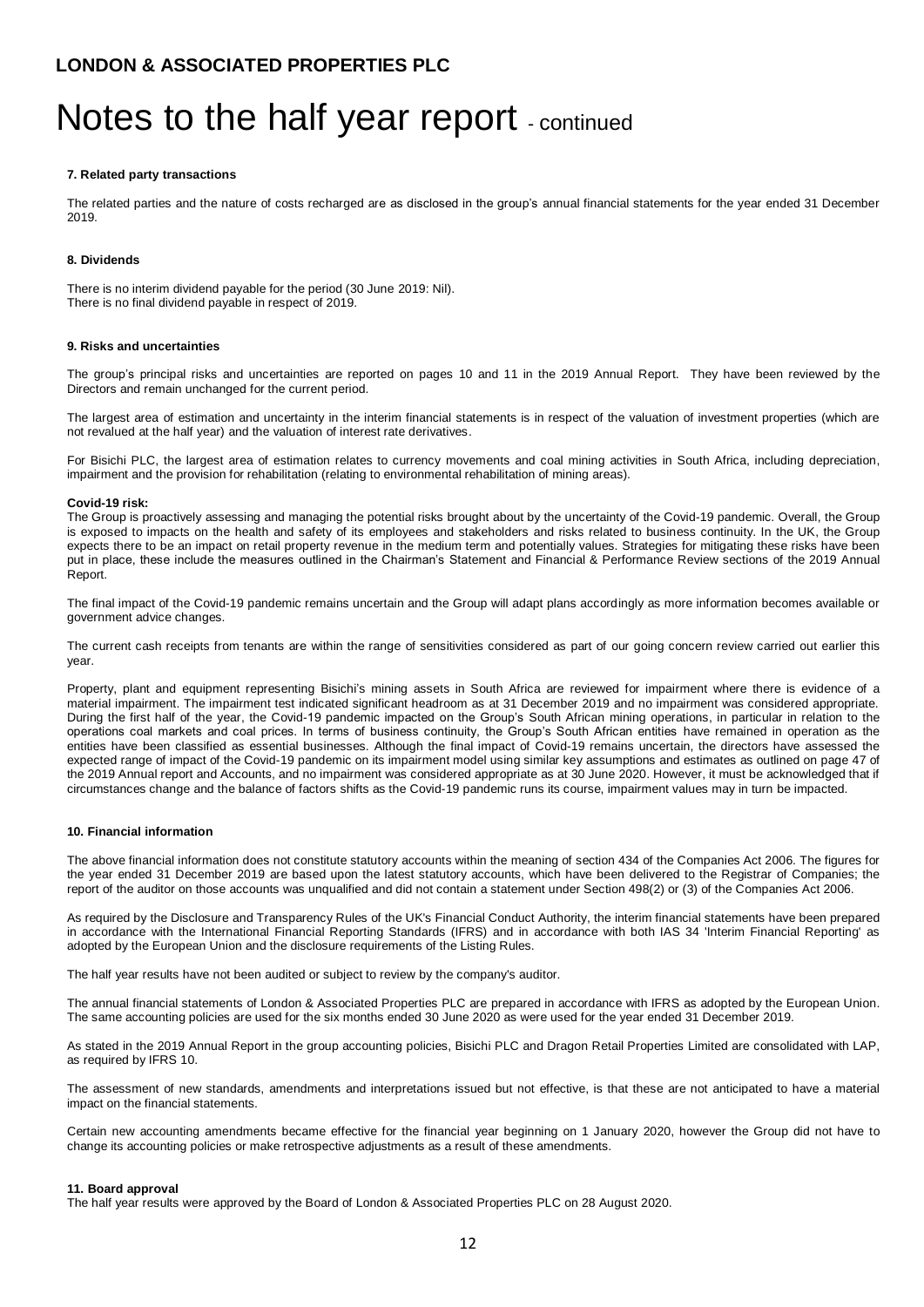# Directors' responsibility statement

The Directors confirm that to the best of their knowledge:

(a) the condensed set of financial statements have been prepared in accordance with applicable accounting standards and IAS 34 Interim Financial Reporting as adopted by the EU;

(b) the interim management report includes a fair review of the information required by:

(1) DTR 4.2.7R of the Disclosure and Transparency Rules, being an indication of important events that have occurred during the first six months of the financial year and their impact on the condensed set of financial statements; and a description of the principal risks and uncertainties for the remaining six months of the year; and

(2) DTR 4.2.8R of the Disclosure and Transparency Rules, being related party transactions that have taken place in the first six months of the current financial year and that have materially affected the financial position or performance of the entity during that period; and any changes in the related party transactions described in the last annual report that could do so.

This report contains forward-looking statements. These statements are based on current estimates and projections of management and currently available information. Future statements are not guarantees of the future developments and results outlined therein. Rather, future developments and results are dependent on a number of factors; they involve various risks and uncertainties and are based upon assumptions that may not prove to be accurate. Risks and uncertainties identified by the Group are set out on pages 7 and 8 of the 2019 Annual Report & Accounts. We do not assume any obligation to update the forward-looking statements contained in this report.

Signed on behalf of the Board on 28 August 2020

**Sir Michael Heller Jonathan Mintz Director Director**